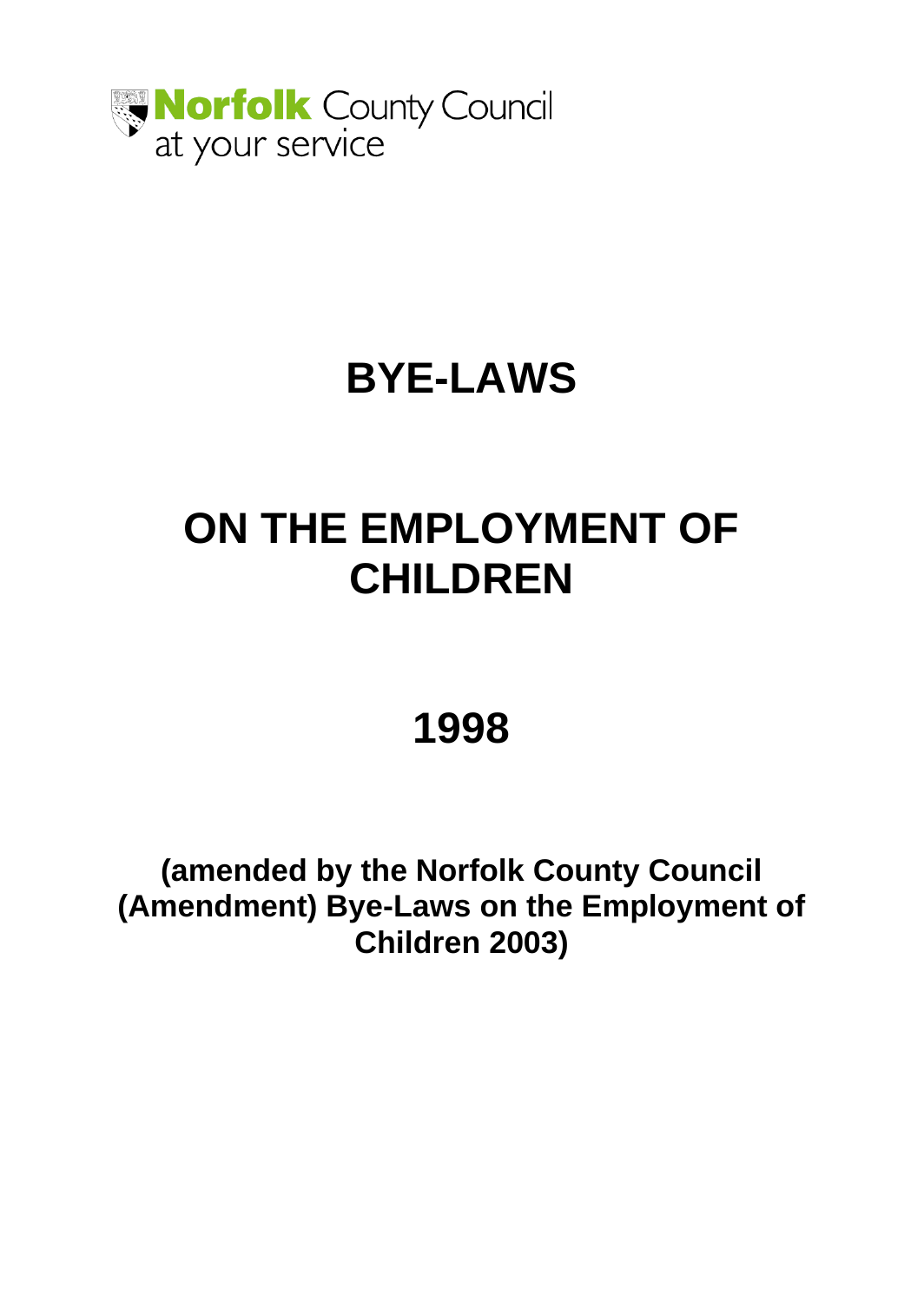# NORFOLK COUNTY COUNCIL

#### BYE LAWS

Made *18th November 2002* Coming into force *16th May 2003*

Norfolk County Council, in exercise of the powers conferred on it by sections; 18(2) and 20(2) of the Children and Young Persons Act <sup>1</sup>1933, hereby make the following Byelaws:

Citation and commencement

1 These Bye-laws may be cited as the Norfolk County Council *(Amendment)* Byelaws on the Employment of Children *2003*  and shall come into force on *16th May 2003*.

Interpretation and extent

2 In these Byelaws,

*"the 1998 Byelaws" means the Norfolk County Council Byelaws on the Employment of Children 1998*

unless the context other requires: "the authority" means Norfolk County Council;

"child" means a person who is not yet over compulsory school age as defined in section 8 of the Education Act 1996.

"employment" includes assistance in any trade or occupation which is carried on for profit, whether or not payment is received in assistance;

"light work" means work which, on account of the inherent nature of the tasks which it involves and the particular conditions under which they are performed -

a) is not likely to be harmful to the safety, health or development of children; and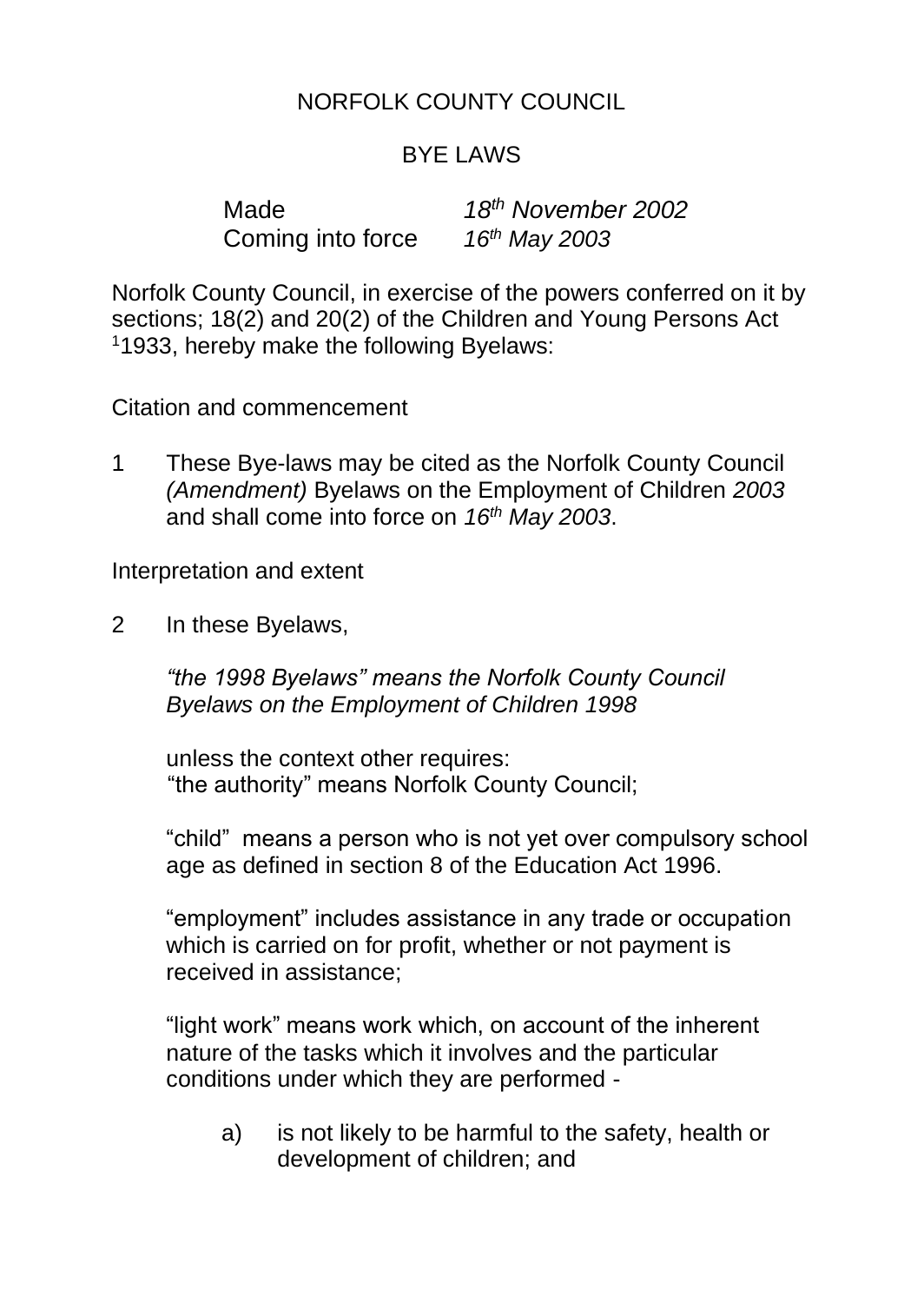b) is not such as to be harmful to their attendance at school, their participation in work experience in accordance with section 560 of the Education Act 1996, or their capacity to benefit from the instruction received or, as the case may be, the experience gained.

"parent" includes any person who has for the time being parental responsibility for a child within the meaning of section 3 of the Children Act 1989.

"year", except in any expressions of age, means a period of twelve months beginning with 1st January.

#### **Note**

A child ceases to be of compulsory school age on the last Friday of June in the school year in which they reach 16. The school year starts on 1<sup>st</sup> September and finishes on 31<sup>st</sup> August (Education (School Leaving Date) Order 1997).

<sup>1</sup>1933 c.12

#### **Prohibited Employment**

- 3 No child of any age may be employed
	- (a) in a cinema, theatre, discotheque, dance hall or night club, except in connection with a performance given entirely by children; <sup>2</sup>
	- (b) to sell or deliver alcohol, except in sealed containers;
	- (c) to deliver milk;
	- (d) to deliver fuel oils;
	- (e) in a commercial kitchen;
	- (f) to collect or sort refuse;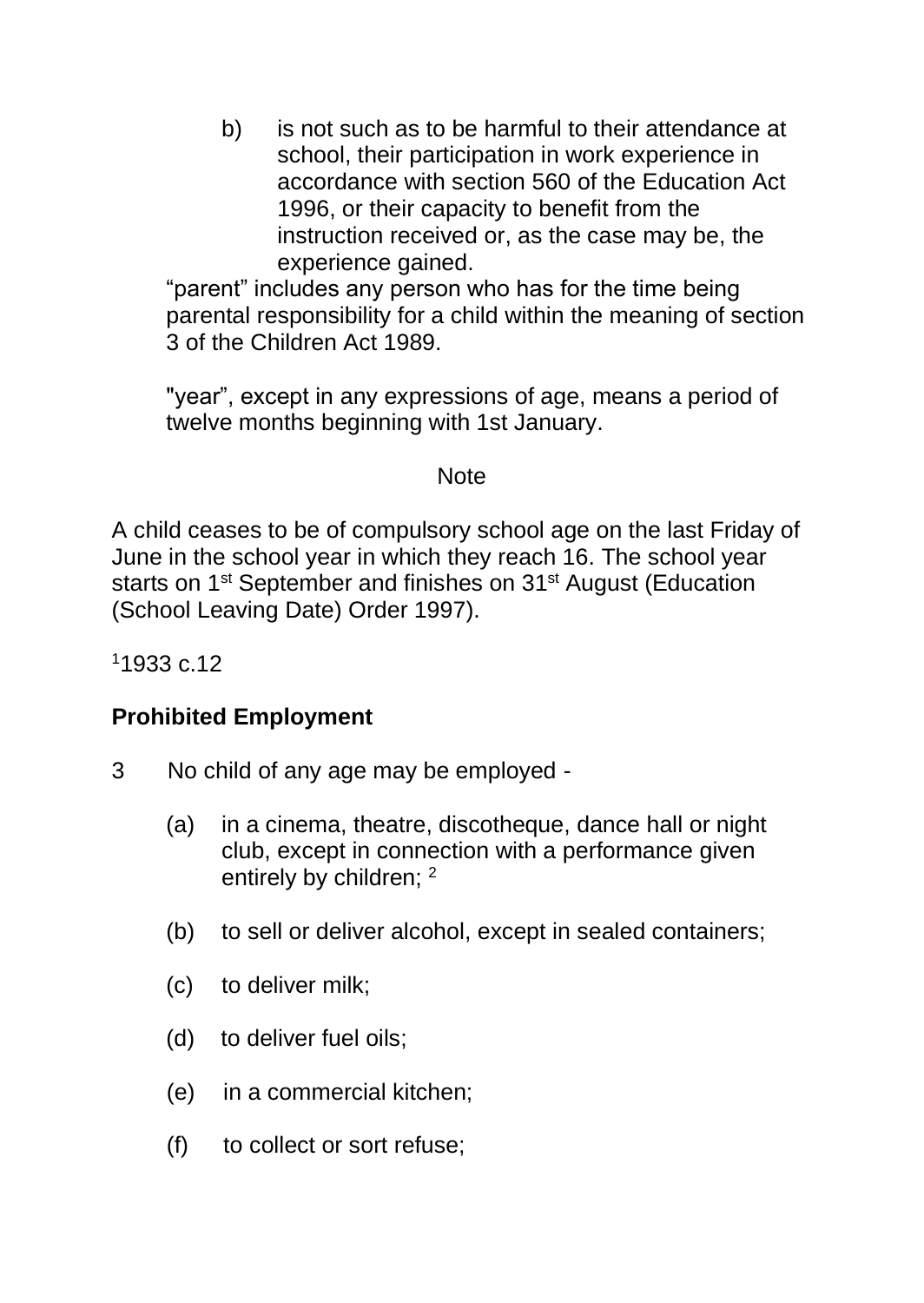- (g) in any work which is more than three metres above ground level or, in the case of internal work, more than three metres above floor level;
- (h) in employment involving harmful exposure to physical, biological or chemical agents;
- (i) to collect money or to sell or canvass door to door, except under the supervision of an adult;
- (j) in work involving exposure to adult material or in situations which are for this reason otherwise unsuitable for children;
- (k) in telephone sales;
- (I) in any slaughterhouse or in that part of any butcher's shop or other premises connected with the killing of livestock, butchery, or the preparation of carcasses or meat for sale;
- (m) as an attendant or assistant in a fairground or amusement arcade or in any other premises used for the purpose of public amusement by means of automatic machines, games of chance or skill or similar devices;
- (n) in the personal care of residents within a residential care home or nursing home
- $2^2$  This does not prevent children taking part in performances under the provisions of a licence granted in accordance with the Children and Young Persons Act 1963, and the associate Regulations.

#### **Permitted employment of children aged 14 and over**

4 A child aged 14 or over may be employed only in light work.

#### **Permitted employment of children aged 13**

5 A child aged 13 may not be employed except in light work in one or more of the following specified categories: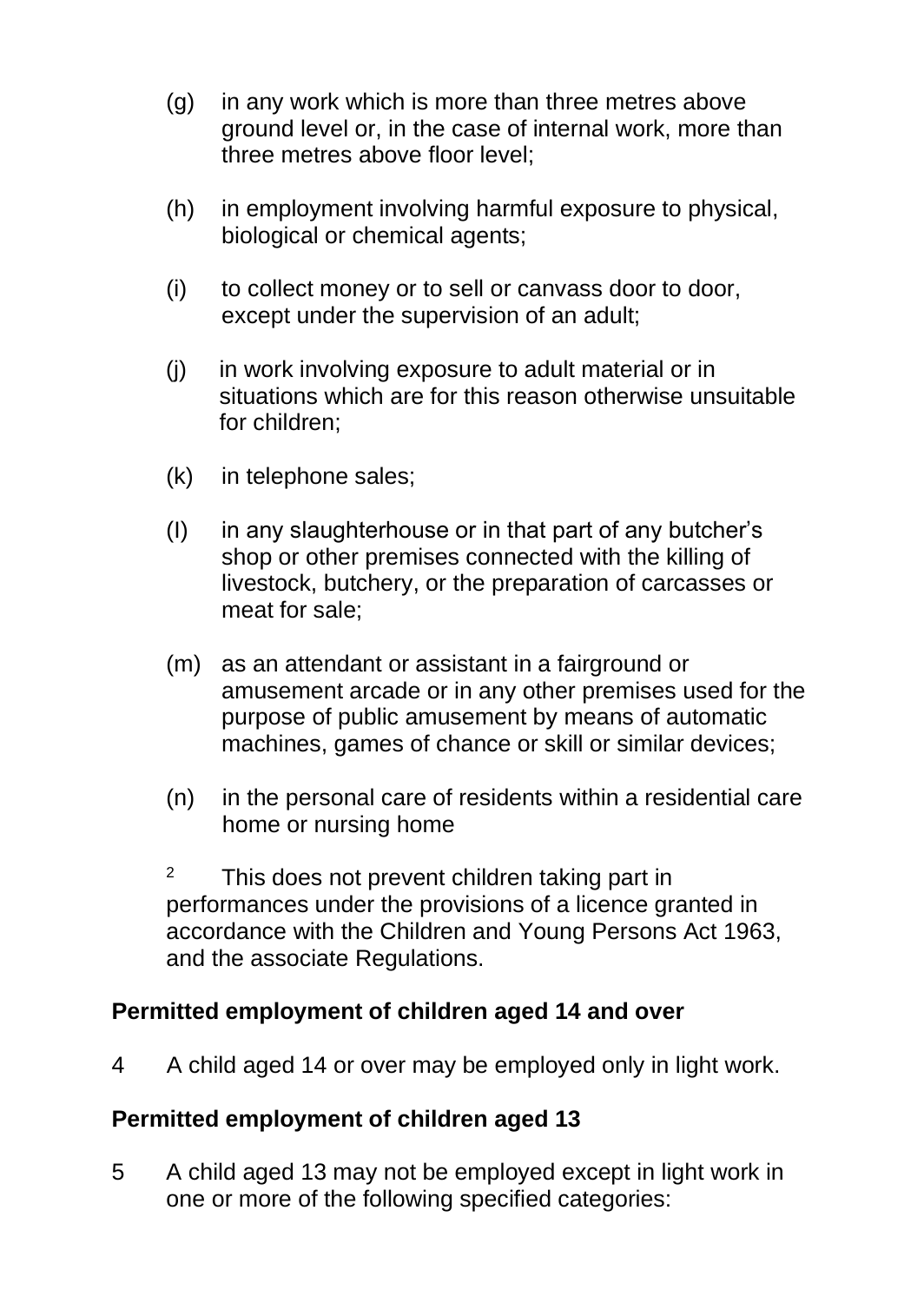- (a) agricultural or horticultural work;
- (b) delivery of newspapers, journals and other printed material, and collecting payment for same, subject to the provisions of byelaw 3(i);
- (c) shop work, including shelf stacking;
- (d) hairdressing salons;
- (e) office work;
- (f) car washing by hand in a private residential setting;
- (g) in a cafe or restaurant;
- (h) in riding stables; and
- (i) domestic work in hotels and other establishments offering accommodation.

## **Employment before school**

6 Subject to the other provisions of these byelaws, children may be employed for up to one hour before the commencement of school hours on any day on which they are required to attend school.

## **Additional condition**

7 No child may be employed in any work out of doors unless wearing suitable clothes and shoes.

## **Notification of Employment and employment**

- 8 Within one week of employing a child, the employer must send to the authority written notification stating:
	- (a) his own name and address;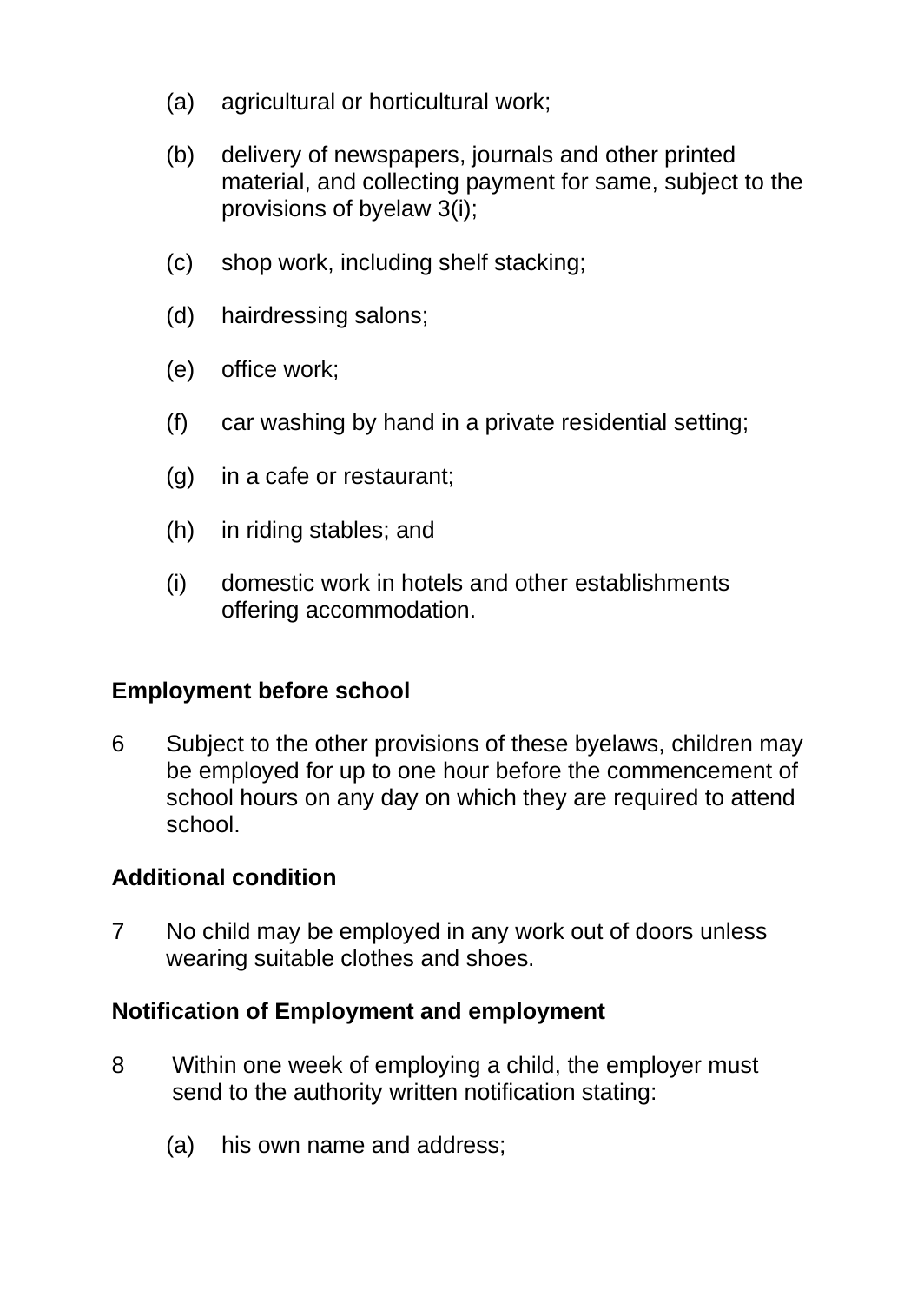- (b) the name, address and date of birth of the child;
- (c) the hours and days on which the child is to be employed, the occupation in which the child is to be employed, details of the task involved and, if different from (a) above, the place of employment;
- (d) a statement of the child's fitness to work, and of approval for the child to be employed, completed by the child's parent;
- (e) details of the school at which the child is a registered pupil; and
- (f) a statement to the effect that an appropriate risk assessment has been carried out by the employer.
- 9 Where, on receipt of a notification, the local authority is satisfied that:
	- (a) the proposed employment is lawful;
	- (b) the child's health, welfare or ability to take full advantage of his education would not be jeopardised; and
	- (c) the issue is fit to undertake the work for which he is employed, it will issue the child with an employment permit.
- 10 Before issuing an employment permit a local authority may require a child to have a medical examination.
- 11 The employment permit will state:
	- (a) the name, address and date of birth of the child; and
	- (b) the hours and days on which the child is to be employed, the occupation in which the child is to be employed, details of the task involved and the place of employment.
- 12 A child may be employed only in accordance with the details shown on his employment permit.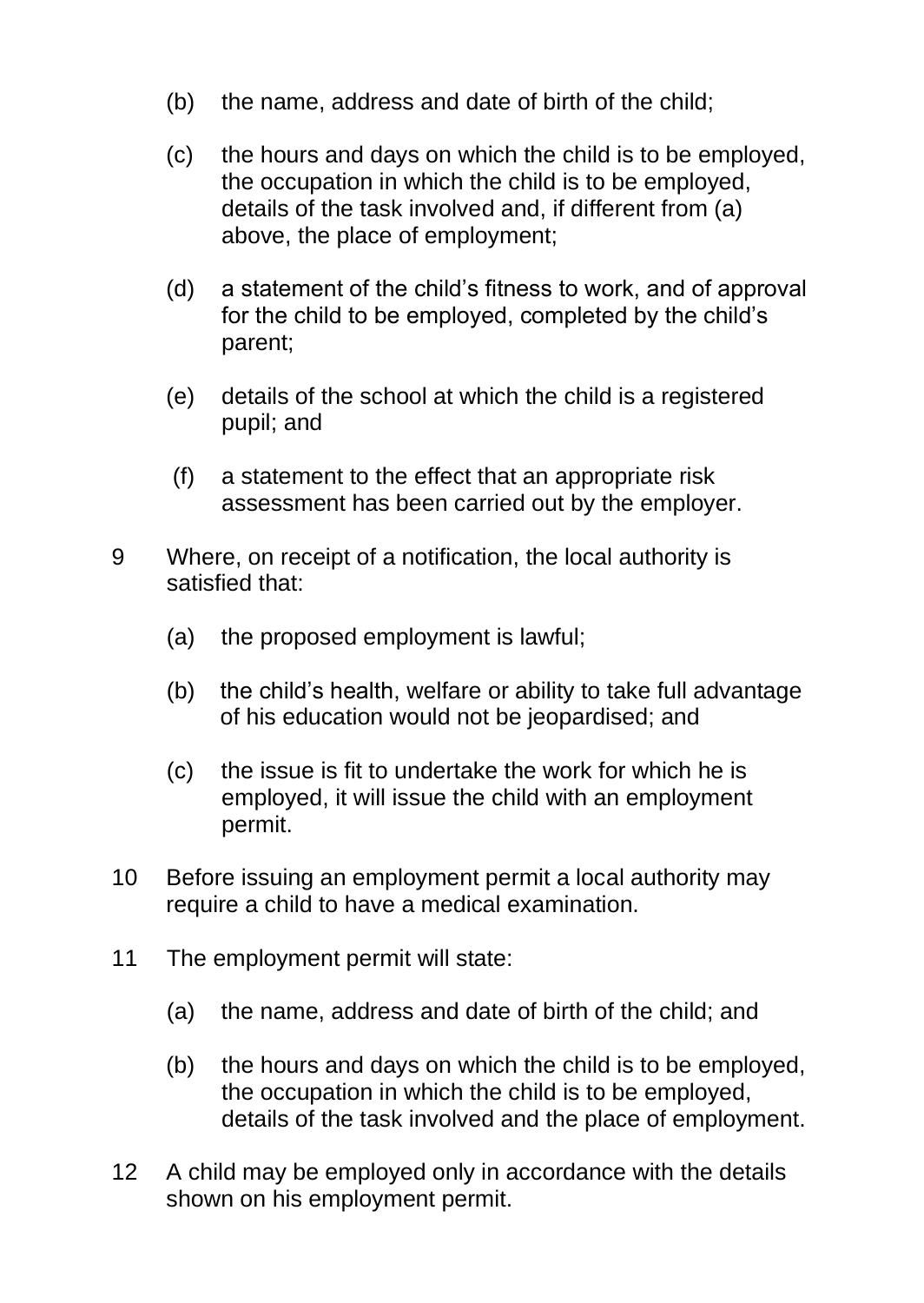- 13 A local authority may amend a child's employment permit from time to time on the application of an employer.
- 14 The local authority may at any time revoke a child's employment permit if it has reasonable grounds to believe -
	- (a) that the child is being unlawfully employed, or
	- (b) that his health, welfare or ability to take advantage of his education are suffering or likely to suffer as a result of the employment.
- 15 A child must produce his employment permit for inspection when required to do so by an authorised officer of the authority or a police officer.

#### Revocation

16 The Byelaws with respect to the employment of children made by Norfolk County Council on the 5th day of February 1993 and confirmed by the Secretary of State on the 11th day of May 1993 *were* revoked *on the 11th day of September 1998*.

#### **Note: Penalties**

Section 21 of the Children and Young Persons' Act 1933, as amended provides inter alia, that:-

If a person is employed in contravention of Section 18 of the Act, or the provisions of any Byelaws made thereunder, the employer and any other person (other than the person employed) to whose act or default the contravention is attributable shall be liable on summary conviction to a fine not exceeding level 3 on the Standard Scale (£1,000).

If a person is employed in contravention of Section 20 of the Act, the employer and any person (other than the person employed) to whose act or default the contravention is attributable shall be liable on summary conviction to a fine not exceeding level 3 on the Standard Scale (£1,000).